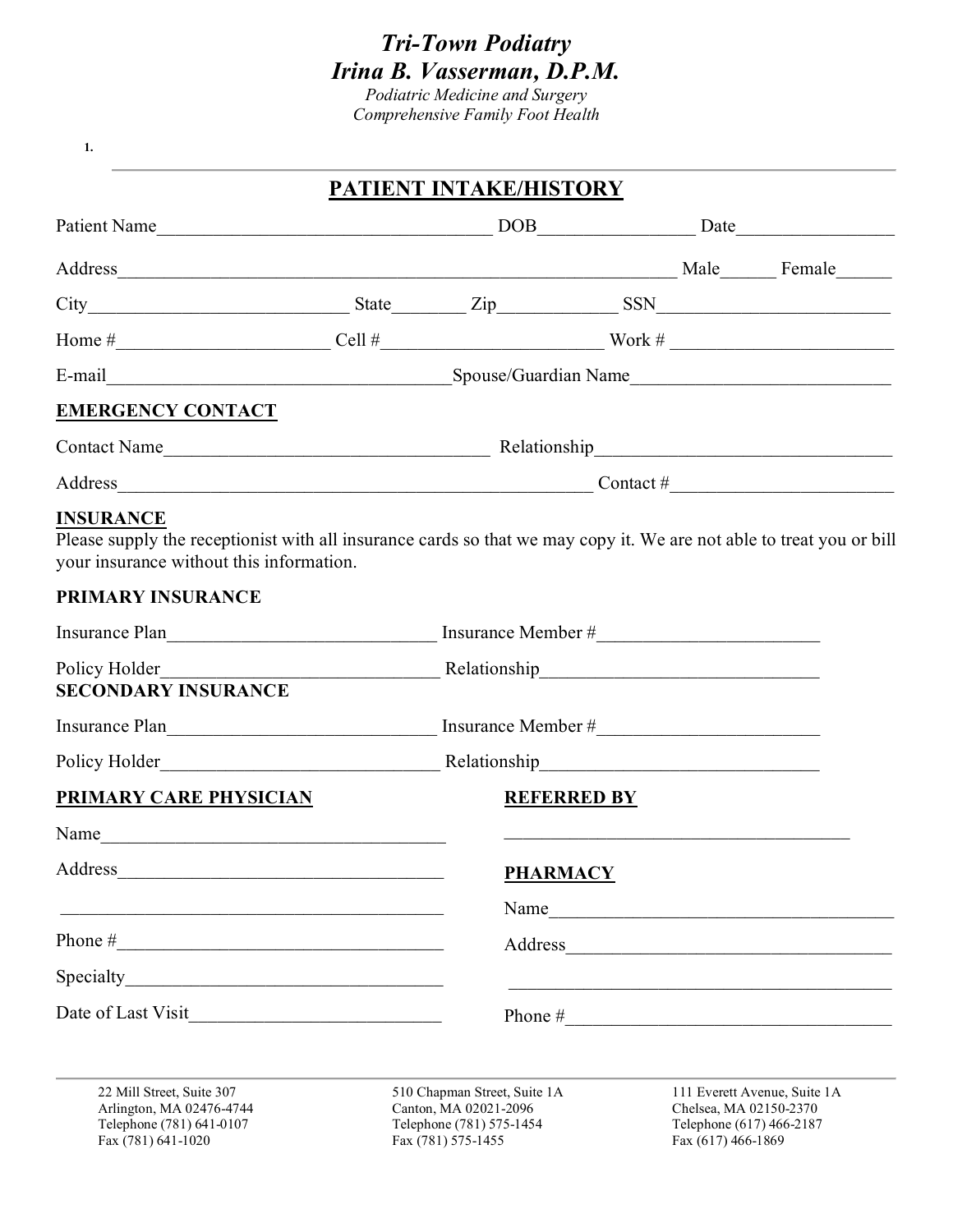# *Tri-Town Podiatry Irina B. Vasserman, D.P.M.*

*Podiatric Medicine and Surgery Comprehensive Family Foot Health*

#### **CHIEF COMPLAINT**

Please tell us the reason for your visit today as a new patient.

| <b>VITAL SIGNS</b>                                                                          |                                  |  | Blood Pressure / PaO2 / Weight Height Shoe Size |
|---------------------------------------------------------------------------------------------|----------------------------------|--|-------------------------------------------------|
| <b>SURGICAL HISTORY</b><br>Please list your past surgical episodes.                         |                                  |  |                                                 |
| <b>MEDICATIONS</b><br>Please list all of your current medications or bring a list with you. |                                  |  |                                                 |
| <b>ALLERGIES</b><br>Please list all of your allergies.                                      |                                  |  |                                                 |
|                                                                                             | <b>CURRENT MEDICAL TREATMENT</b> |  |                                                 |

Please list any medical problems you are currently being treated for.

## **PERSONAL HEALTH HISTORY**

Please answer yes/no to the following for any health issues:

| Aids/Autoimmune            | Y | N | Gout                       | Y | N | <b>Pinched Nerves</b>  | Y | N |
|----------------------------|---|---|----------------------------|---|---|------------------------|---|---|
| Alcoholism                 | Y | N | Healing                    | Y | N | Polio                  |   | N |
| Anemia                     | Y | N | <b>Heart Disease</b>       | Y | N | Psoriasis              |   | N |
|                            |   |   | Heart Valve Implant        | Y | N | Reflux                 |   | N |
| Appendicitis               | Y | N | <b>High Blood Pressure</b> | Y | N | <b>Rheumatic Fever</b> | Y | N |
| Arthritis                  | Y | N | High Cholesterol           | Y | N | Skin                   |   | N |
| <b>Artificial Joints</b>   | Y | N | Hormone                    | Y | N | <b>STD</b>             |   | N |
| Asthma                     | Y | N | Intestine                  | Y | N | Stomach Ulcer          | Y | N |
| Bladder                    | Y | N | Kidney Disease             | Y | N | Stroke                 |   | N |
| <b>Bleeding Disorders</b>  | Y | N | Liver Disease              | Y | N | Thyroid Problem        | Y | N |
| <b>Breathing Disorders</b> | Y | N | Lung                       | Y | N | Tonsillitis            |   | N |
| Cancer                     |   | N | Multiple Sclerosis         | Y | N | Tuberculosis           | Y | N |
| Cataracts                  |   | N | Neurologic Disorder        | Y | N | Tumors/Fibroid         | Y | N |
| Chemical Dependency Y      |   | N | Osteoporosis               | Y | N | Ulcers                 | Y | N |
| Diabetes                   |   | N | Pacemaker                  | Y | N | Weight Loss            |   | N |
| <b>Frequent Infections</b> | Y | N | Parkinson's                | Y | N | Other:                 |   |   |

Fax (781) 641-1020 Fax (781) 575-1455 Fax (617) 466-1869

22 Mill Street, Suite 307 510 Chapman Street, Suite 1A 111 Everett Avenue, Suite 1A Arlington, MA 02476-4744 Canton, MA 02021-2096 Chelsea, MA 02150-2370 Telephone (781) 641-0107 Telephone (781) 575-1454 Telephone (617) 466-2187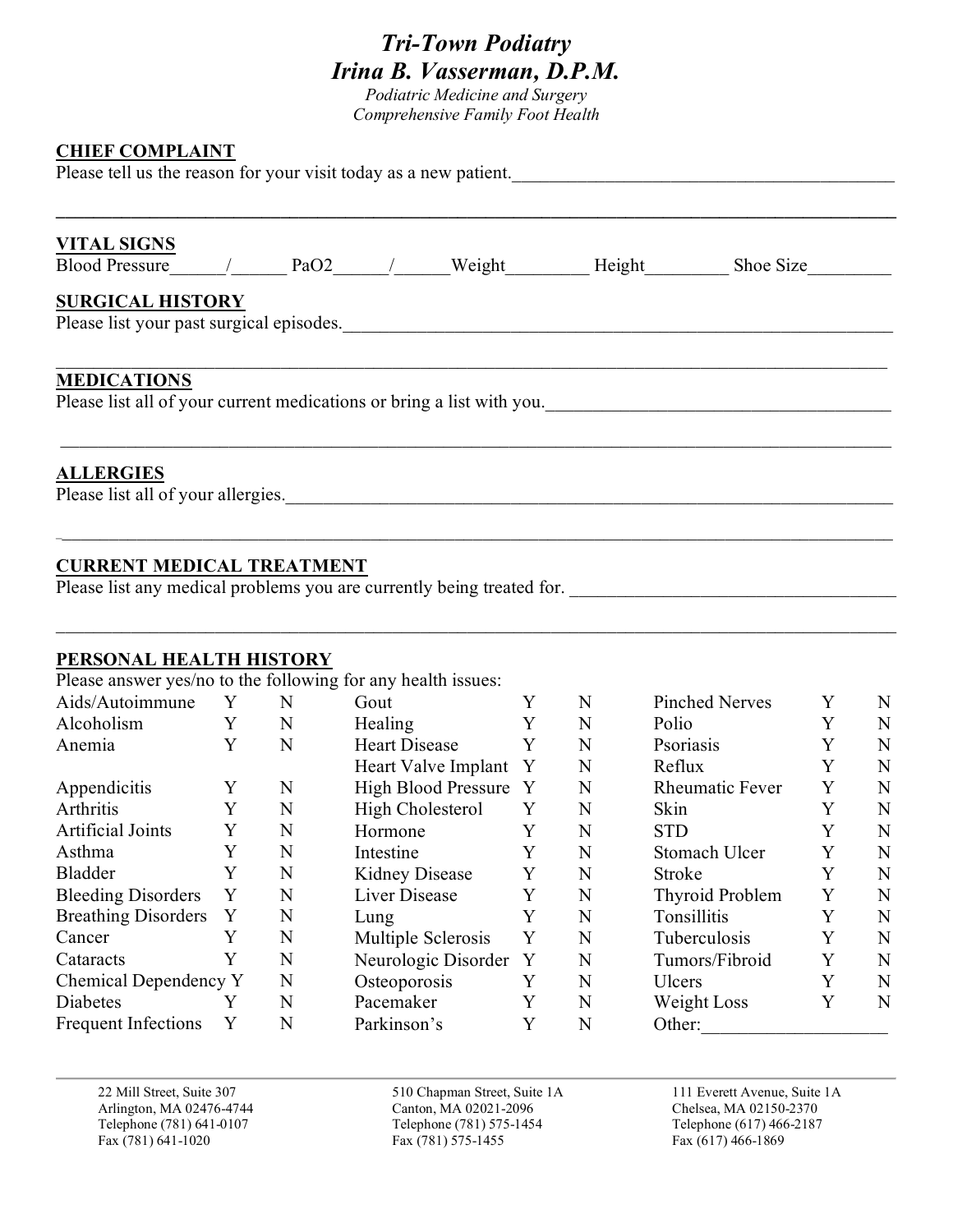# *Tri-Town Podiatry Irina B. Vasserman, D.P.M.*

*Podiatric Medicine and Surgery Comprehensive Family Foot Health*

## **SOCIAL HISTORY**

Please check off the following that apply:

| Single                         | Married | Widowed  | Divorced   | $#$ of Children |
|--------------------------------|---------|----------|------------|-----------------|
| <b>Smoking Status: Current</b> |         | Previous | # of Years | Never           |
| Alcohol Use: Mild              |         | Moderate | Severe     | Never           |
| Soda/Coffee Use: Mild          |         | Moderate | Severe     | Never           |

## **IMMEDIATE FAMILY HISTORY**

Please answer yes/no to the following for any health issues:

| Aids/Autoimmune            | Y | N | Gout                       | Y | N | <b>Pinched Nerves</b>  |   | N |
|----------------------------|---|---|----------------------------|---|---|------------------------|---|---|
| Alcoholism                 | Y | N | <b>Healing</b>             | Y | N | Polio                  |   | N |
| Anemia                     | Y | N | <b>Heart Disease</b>       | Y | N | Psoriasis              |   | N |
|                            |   |   | Heart Valve Implant        | Y | N | Reflux                 |   | N |
| Appendicitis               | Y | N | <b>High Blood Pressure</b> | Y | N | <b>Rheumatic Fever</b> | Y | N |
| Arthritis                  | Y | N | High Cholesterol           | Y | N | Skin                   | Y | N |
| <b>Artificial Joints</b>   | Y | N | Hormone                    | Y | N | <b>STD</b>             |   | N |
| Asthma                     | Y | N | Intestine                  | Y | N | Stomach Ulcer          | Y | N |
| Bladder                    | Y | N | Kidney Disease             | Y | N | Stroke                 | Y | N |
| <b>Bleeding Disorders</b>  | Y | N | Liver Disease              | Y | N | Thyroid Problem        | Y | N |
| <b>Breathing Disorders</b> | Y | N | Lung                       | Y | N | Tonsillitis            | Y | N |
| Cancer                     |   | N | Multiple Sclerosis         | Y | N | Tuberculosis           |   | N |
| Cataracts                  | Y | N | Neurologic Disorder Y      |   | N | Tumors/Fibroid         | Y | N |
| Chemical Dependency Y      |   | N | Osteoporosis               | Y | N | Ulcers                 | Y | N |
| Diabetes                   |   | N | Pacemaker                  | Y | N | Weight Loss            | Y | N |
| <b>Frequent Infections</b> | Y | N | Parkinson's                | Y | N | Other:                 |   |   |

## **HOW DID YOU HEAR ABOUT THE PRACTICE?**

| $\Box$ Internet/Google        | $\Box$ Friend/Family | $\Box$ Facebook | $\Box$ Insurance Company |
|-------------------------------|----------------------|-----------------|--------------------------|
| $\Box$ Doctor Referral (who?) |                      | $\Box$ Other    |                          |

#### **X \_\_\_\_\_\_\_\_\_\_\_\_\_\_\_\_\_\_\_\_\_\_\_\_\_\_\_\_\_\_\_\_\_\_\_\_\_\_\_\_\_\_\_\_\_\_\_\_\_\_\_\_\_\_\_\_\_\_\_\_\_\_\_\_\_\_\_\_\_\_\_\_\_\_\_\_\_\_\_\_\_\_\_\_\_\_\_\_ PATIENT/GUARDIAN SIGNATURE DATE**

## **PRINT PATIENT NAME**

22 Mill Street, Suite 307 510 Chapman Street, Suite 1A 111 Everett Avenue, Suite 1A Arlington, MA 02476-4744 Canton, MA 02021-2096 Chelsea, MA 02150-2370 Telephone (781) 641-0107 Telephone (781) 575-1454 Telephone (617) 466-2187 Fax (781) 641-1020 Fax (781) 575-1455 Fax (617) 466-1869

**\_\_\_\_\_\_\_\_\_\_\_\_\_\_\_\_\_\_\_\_\_\_\_\_\_\_\_\_\_\_\_\_\_\_\_\_\_\_\_\_\_\_\_\_\_\_\_\_\_\_\_\_\_\_\_\_\_\_\_\_\_\_\_\_\_\_\_\_\_\_\_\_\_\_\_\_\_\_\_\_\_\_\_\_\_\_\_\_\_\_**